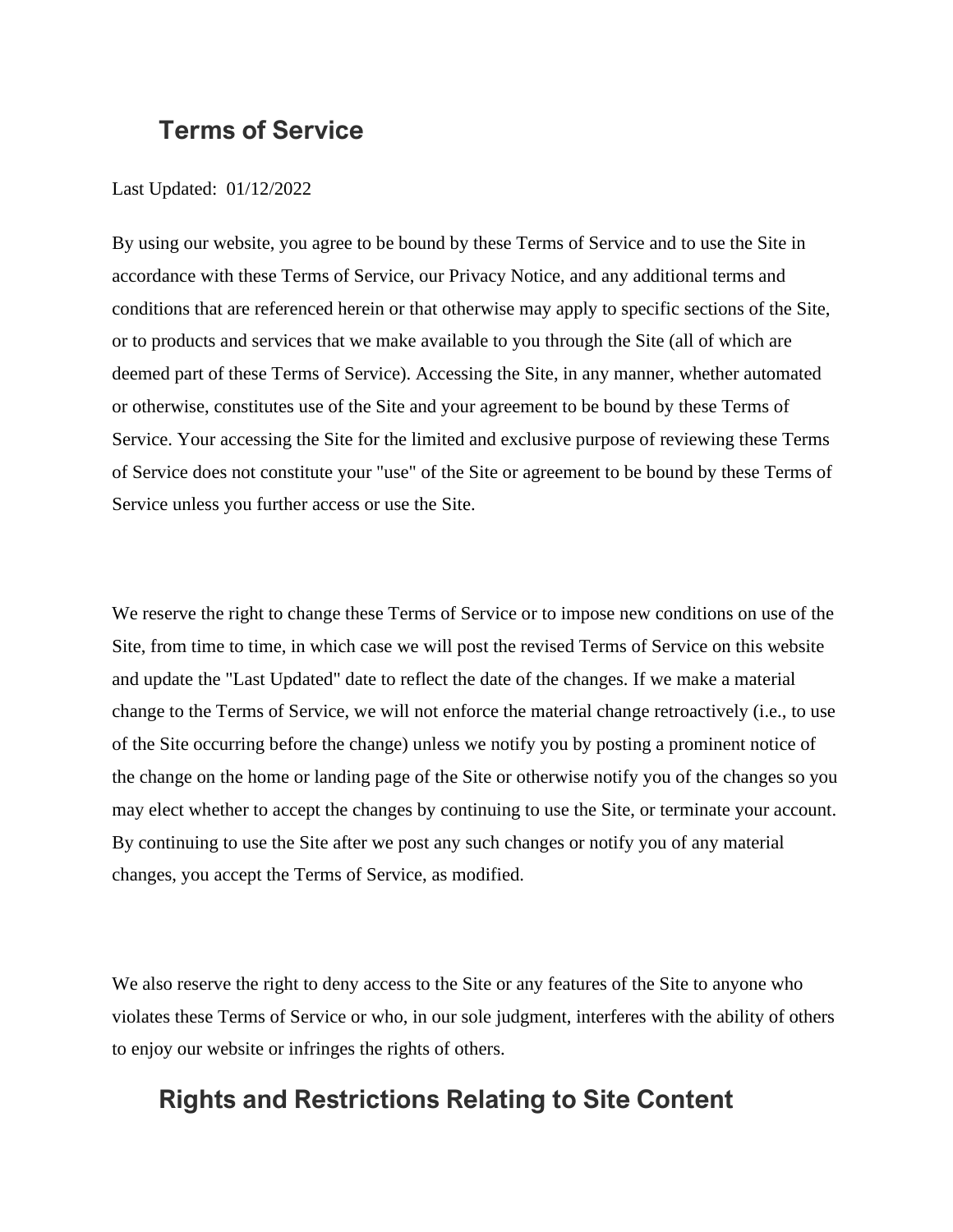**Your Limited Right to Use Site Materials.** This Site and all the materials available on the Site are the property of us and/or our affiliates or licensors, and are protected by copyright, trademark, and other intellectual property laws. The Site is provided solely for your personal noncommercial use. You may not use the Site or the materials available on the Site in a manner that constitutes an infringement of our rights or that has not been authorized by us. More specifically, unless explicitly authorized in these Terms of Service or by the owner of the materials, you may not modify, copy, reproduce, republish, upload, post, transmit, translate, sell, create derivative works, exploit, or distribute in any manner or medium (including by email or other electronic means) any material from the Site. You may, however, download and/or print one copy of individual pages of the Site for your personal, non-commercial use, provided that you keep intact all copyright and other proprietary notices. For information about requesting permission to reproduce or distribute materials from the Site, please contact us.

**Limitations on Linking and Framing.** You are free to establish a hypertext link to our Site so long as the link does not state or imply any sponsorship of your website or service by us or by our Site. However, you may not, without our prior written permission, frame or inline link any of the content of our Site, or incorporate into another website or other service any of our material, content or intellectual property.

#### **Access to Certain Features of Our Site**

To access certain features of our Site, we may ask you to provide certain demographic information. In addition, if you elect to sign-up for a particular feature of the Site, you may also be asked to register with us on the form provided and such registration may require you to provide information such as your name and email address. You agree to provide true, accurate, current and complete information about yourself as prompted by the Site's registration form. If we have reasonable grounds to suspect that such information is untrue, inaccurate, or incomplete, we have the right to suspend or terminate your account and refuse any and all current or future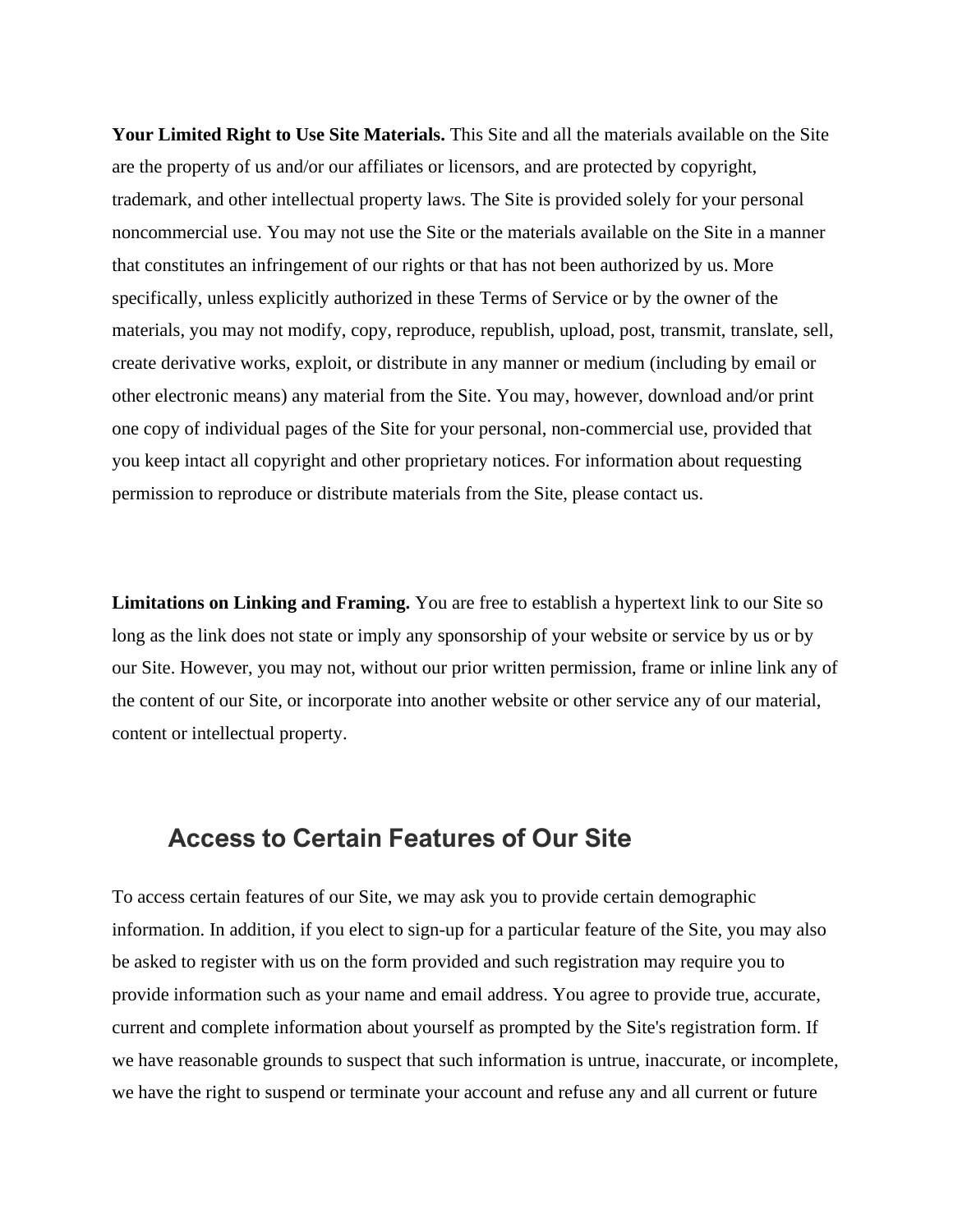use of the Site (or any portion thereof). Our use of any information you provide to us as part of the registration process is governed by the terms of our [Privacy Notice.](https://cm.usatoday.com/privacy)

#### **Privacy**

We respect the privacy of the users of our Site. Please review our [Privacy Notice.](https://cm.usatoday.com/privacy) These Terms include and fully incorporate our Privacy notice.

# **Responsibility for Your Username and Password**

To use certain features of our Site, you will need a username and password to create an account. We reserve the right to reject or terminate the use of any username that we deem offensive or inappropriate. In addition, we also reserve the right to terminate the use of any username or account, or to deny access to the Site or any features of the Site, to anyone who violates these Terms of Service or who, in our sole judgment, interferes with the ability of others to enjoy our website or infringes the rights of others. You are responsible for maintaining the confidentiality of the password and account, and are responsible for all activities (whether by you or by others) that occur under your password or account. You agree to notify us immediately of any unauthorized use of your password or account or any other breach of security, and to ensure that you exit from your account at the end of each session. We cannot and will not be liable for any loss or damage arising from your failure to protect your password or account information.

## **Online Commerce**

Certain sections of this Site may allow you to purchase different types of products and/or services online that are provided by third parties. We are not responsible for the quality, accuracy, timeliness, reliability or any other aspect of these products and services. You release us and our affiliates from any damages that you incur, and agree not to assert any claims against us or any of our affiliates, arising from your purchase or use of any products or services made available by third parties through the Site.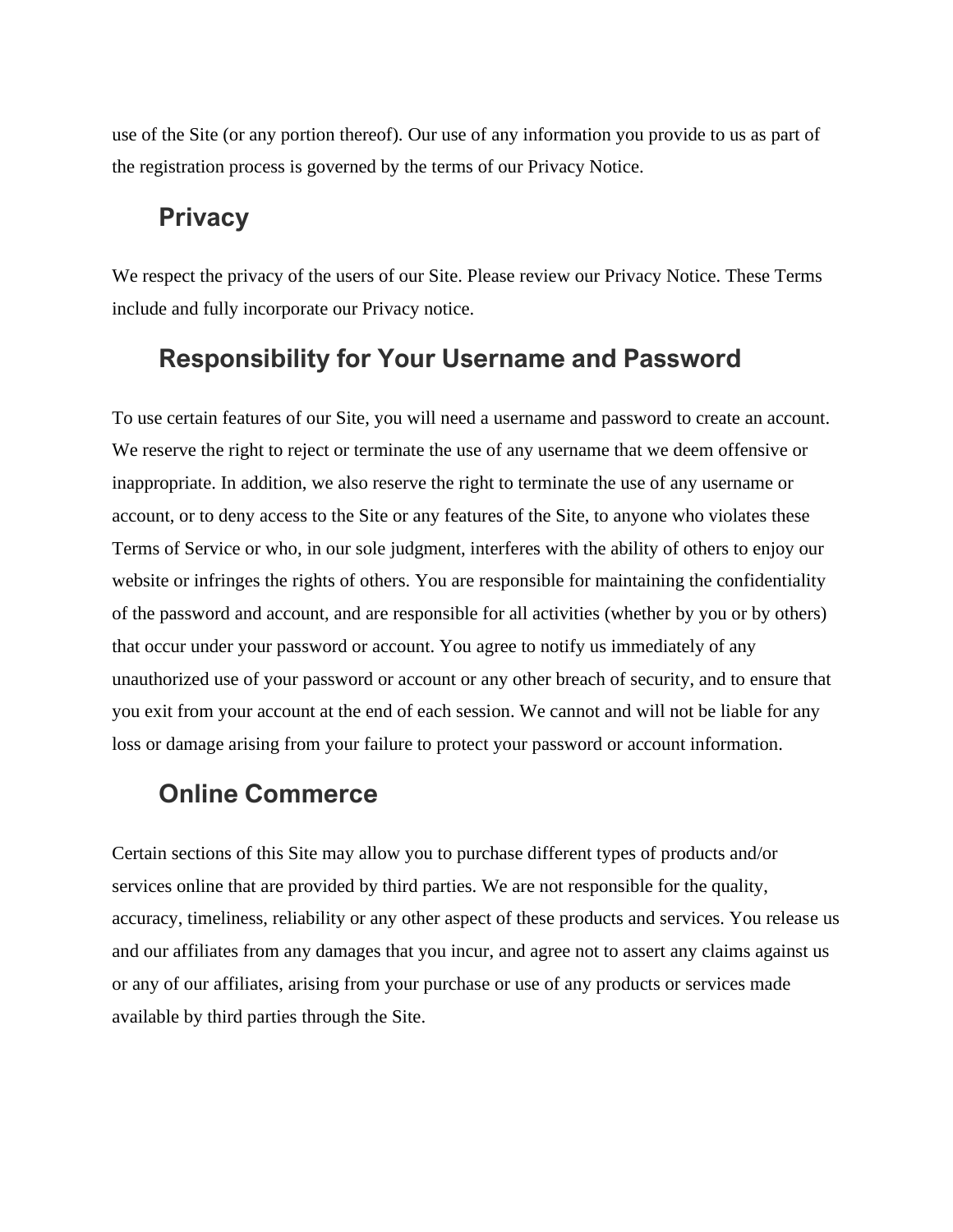You agree to be financially responsible for all purchases made by you or someone acting on your behalf through the Site. You agree to use the Site, and to purchase services or products through the Site, for legitimate, non-commercial purposes only. You also agree not to make any purchases for speculative, false or fraudulent purposes or for the purpose of anticipating demand for a particular product or service. You agree to only purchase goods or services for yourself or for another person for whom you are legally permitted to do so. When making a purchase for a third party that requires you to submit the third party's personal information to us or a merchant, you represent that you have obtained the express consent of such third party to provide such third party's personal information.

#### **Classified Advertising**

All classified ads are subject to the applicable rate card, copies of which are available from our Advertising Dept. All ads are subject to approval before publication. The Site reserves the right to edit, refuse, reject, classify or cancel any ad at any time. Errors must be reported in the first day of publication.

The Site shall not be liable for any loss or expense that results from an error in or omission of an advertisement. No refunds for early cancellation of order.

When you submit a classified ad for publication on the Site, you agree that the advertisement as it appears on the Site becomes our property and you assign all ownership interest in the advertisement as it appears on the Site under copyright law or otherwise to us. Submission of an advertisement does not constitute a commitment to publish the advertisement, and publication of an advertisement does not constitute an agreement for continued publication. We will accept only standard abbreviations and require proper punctuation. We reserve the right to edit, reclassify, revise, reject or cancel any advertisement at any time, in our sole discretion. Rates and specifications for any advertisement are subject to change.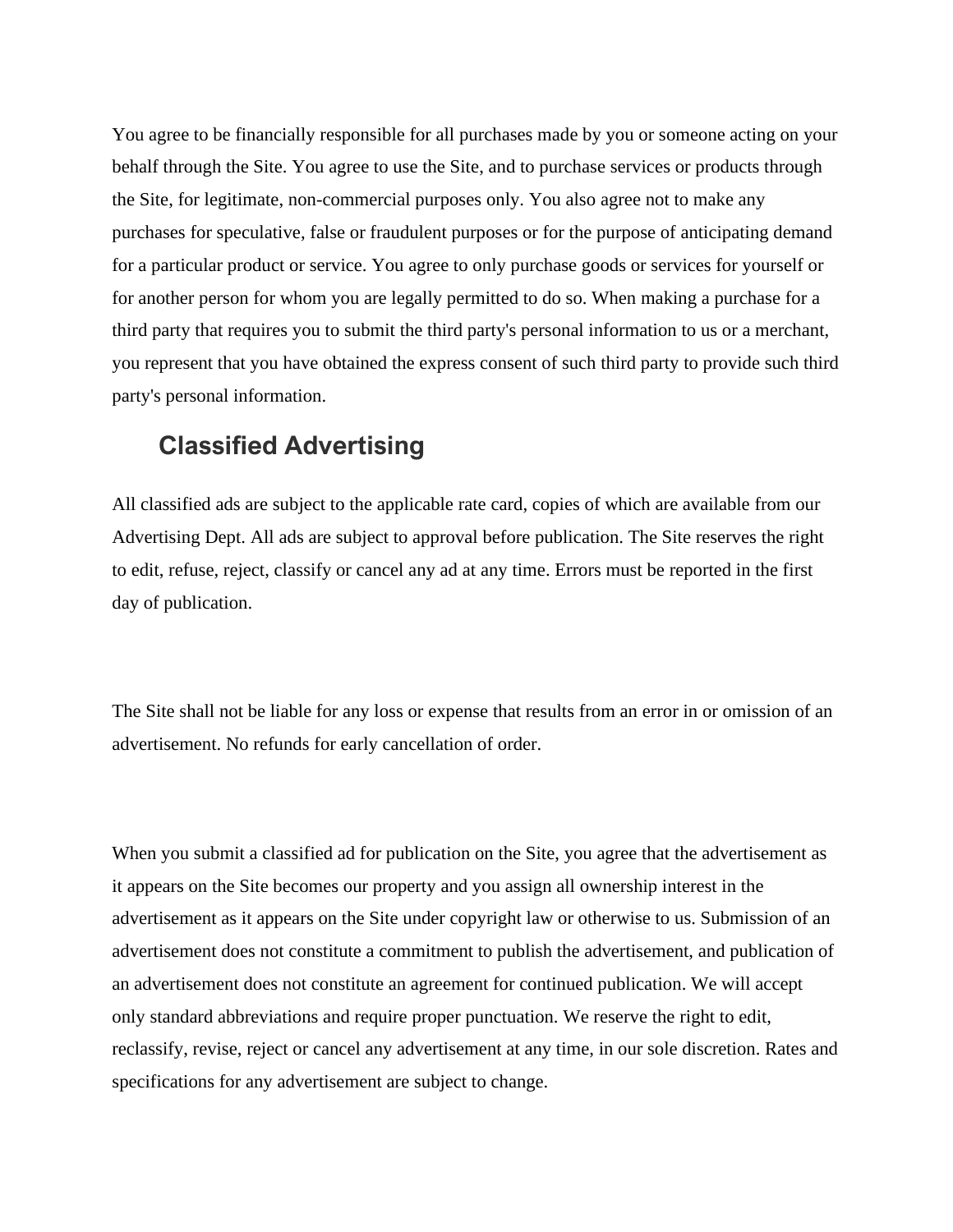## **Real Estate Advertisements; Equal Housing Opportunity**

The Federal Fair Housing Act makes it illegal to advertise "any preference, limitation, or discrimination because of race, color, religion, sex, handicap, familial status, or national origin, or intention to make any such preference, limitation, or discrimination." State law may also forbid discrimination based on these factors and others. We will not knowingly accept any advertising for real estate which is in violation of the law. All persons are hereby informed that all dwellings advertised are available on an equal opportunity basis. To complain of discrimination call the U.S. Department of Housing and Urban Development at 800-669-9777.

#### **Modifications to, or Discontinuation of, the Site**

We reserve the right at any time and from time to time to modify or discontinue, temporarily or permanently, the Site, or any portion thereof, with or without notice. You agree that we will not be liable to you or to any third party for any modification, suspension or discontinuance of the Site or any portion thereof.

#### **Disclaimers**

Throughout our Site, we have provided links and pointers to Internet sites maintained by third parties. Our linking to such third-party sites does not imply an endorsement or sponsorship of such sites, or the information, products or services offered on or through the sites. In addition, neither we nor our parent or subsidiary companies nor any of our respective affiliates operate or control in any respect any information, products or services that third parties may provide on or through the Site or on websites linked to by us on the Site.

THE INFORMATION, PRODUCTS AND SERVICES OFFERED ON OR THROUGH THE SITE AND ANY THIRD-PARTY SITES ARE PROVIDED "AS IS" AND WITHOUT WARRANTIES OF ANY KIND EITHER EXPRESS OR IMPLIED. TO THE FULLEST EXTENT PERMISSIBLE PURSUANT TO APPLICABLE LAW, WE DISCLAIM ALL WARRANTIES, EXPRESS OR IMPLIED, INCLUDING, BUT NOT LIMITED TO, IMPLIED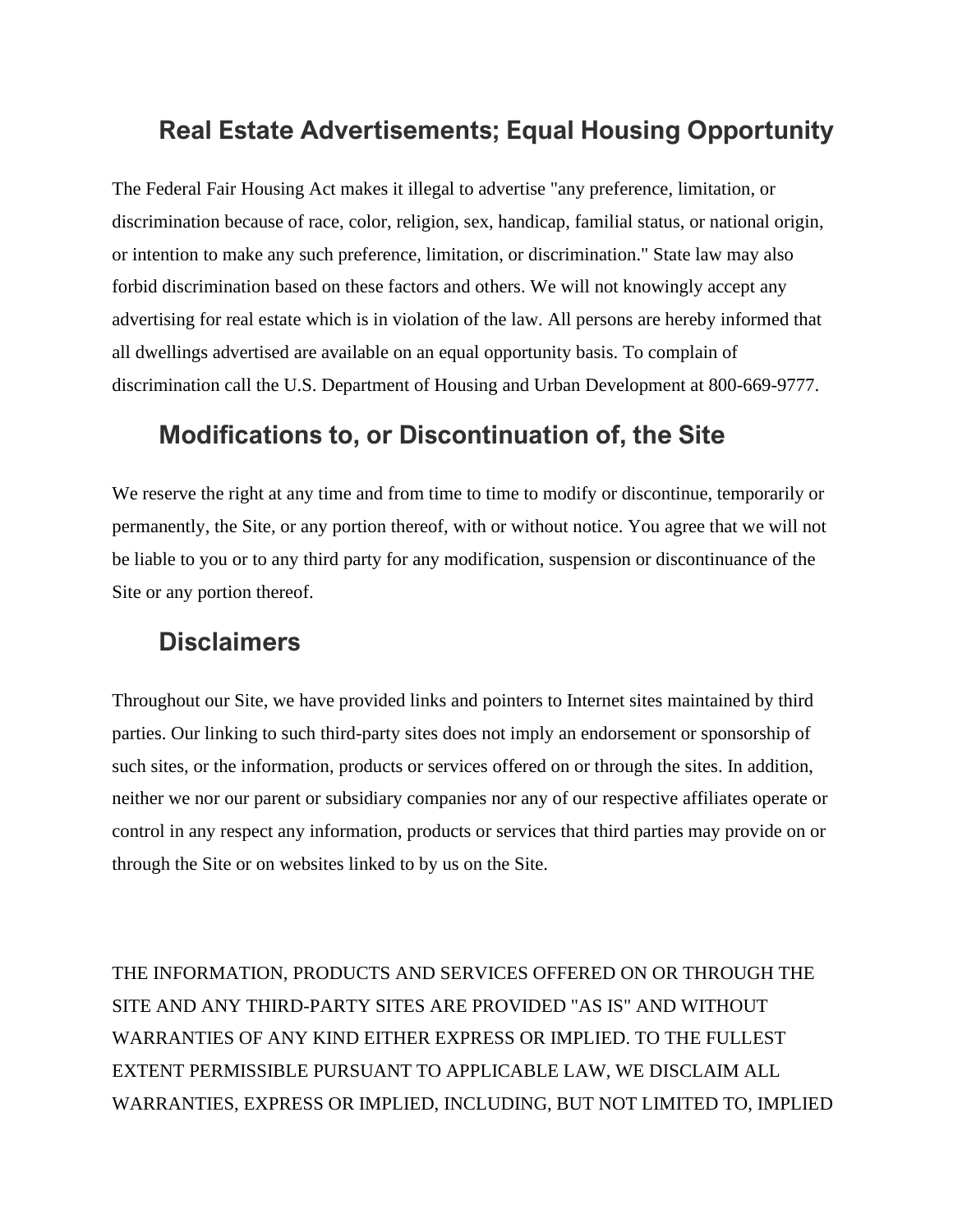WARRANTIES OF MERCHANTABILITY AND FITNESS FOR A PARTICULAR PURPOSE. WE DO NOT WARRANT THAT THE SITE OR ANY OF ITS FUNCTIONS WILL BE UNINTERRUPTED OR ERROR-FREE, THAT DEFECTS WILL BE CORRECTED, OR THAT ANY PART OF THIS SITE, INCLUDING BULLETIN BOARDS, OR THE SERVERS THAT MAKE IT AVAILABLE, ARE FREE OF VIRUSES OR OTHER HARMFUL COMPONENTS.

WE DO NOT WARRANT OR MAKE ANY REPRESENTATIONS REGARDING THE USE OR THE RESULTS OF THE USE OF THE SITE OR MATERIALS ON THIS SITE OR ON THIRD-PARTY SITES IN TERMS OF THEIR CORRECTNESS, ACCURACY, TIMELINESS, RELIABILITY OR OTHERWISE.

YOU ACKNOWLEDGE THAT THE PROVISIONS OF THIS SECTION ARE A MATERIAL INDUCEMENT AND CONSIDERATION TO US TO GRANT THE LICENSE CONTAINED IN THIS TERMS OF SERVICE AND TO PROVIDE YOU WITH ACCESS TO THE SITE AND SERVICES.

You must provide and are solely responsible for all hardware and/or software necessary to access the Site. You assume the entire cost of and responsibility for any damage to, and all necessary maintenance, repair or correction of, that hardware and/or software.

You acknowledge that by using the Site, you may incur charges from your wireless carrier, internet service provider or other method of internet or data access, and that payment of any such charges will be your sole responsibility. You agree that your use of the Site will be in accordance with all requirements of your wireless carrier, internet service provider and other method of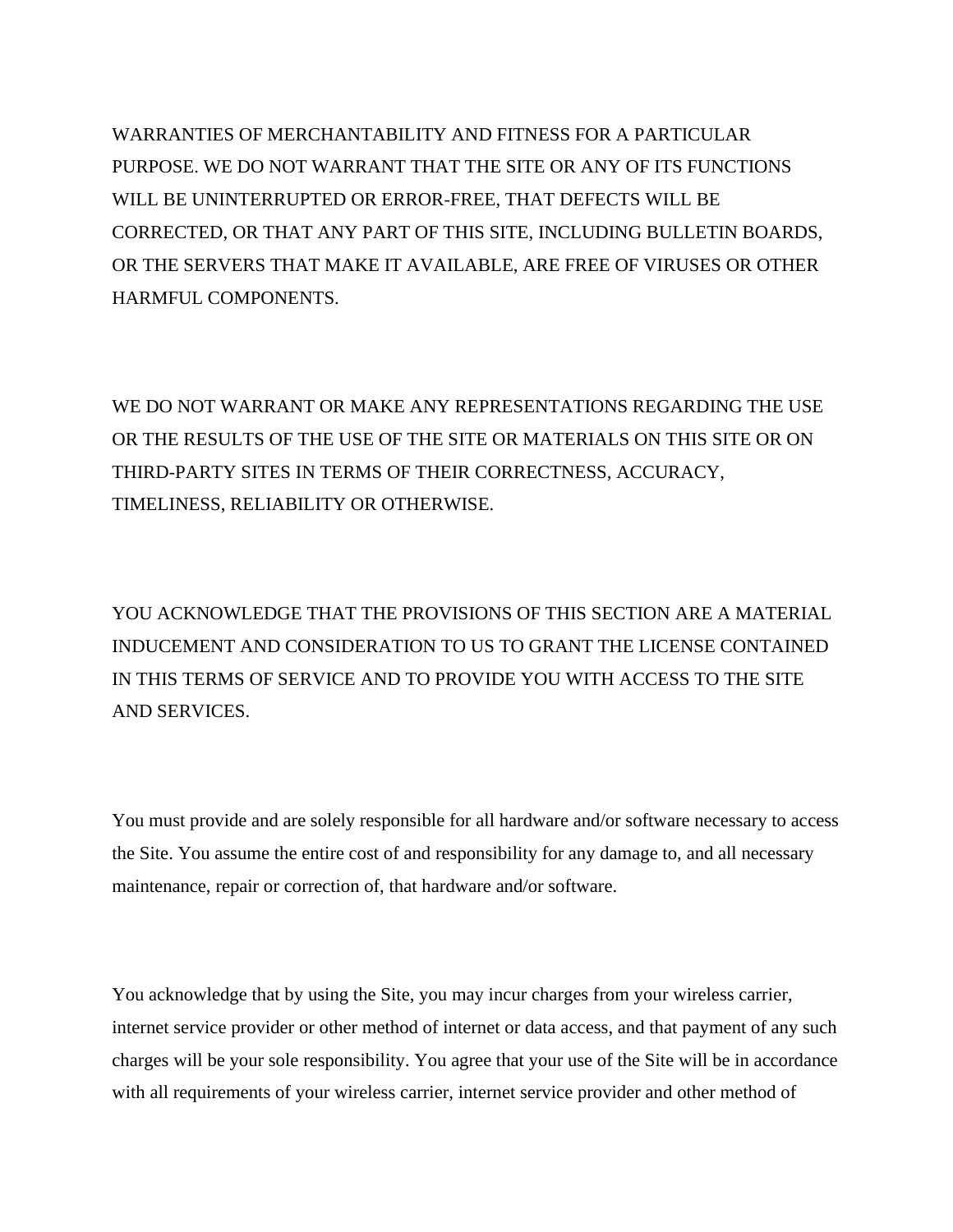internet or data access. We do not control network access. Your use of these networks may not be secure and may expose your personal information sent over such networks.

The Site is provided for informational purposes only, and is not intended for trading or investing purposes, or for commercial use. Stock and mutual fund quotes, and related financial news stories may be delayed at least 20 minutes, as may be required by the stock exchanges and/or the financial information services. The Site should not be used in any high risk activities where damage or injury to persons, property, environment, finances or business may result if an error occurs. You expressly assume all risk for such use.

Your interactions with companies, organizations and/or individuals found on or through our Site, including any purchases, transactions, or other dealings, and any terms, conditions, warranties or representations associated with such dealings, are solely between you and such companies, organizations and/or individuals. You agree that we will not be responsible or liable for any loss or damage of any sort incurred as the result of any such dealings. You also agree that, if there is a dispute between users of this Site, or between a user and any third party, we are under no obligation to become involved, and you agree to release us and our affiliates from any claims, demands and damages of every kind or nature, known or unknown, suspected and unsuspected, disclosed and undisclosed, arising out of or in any way related to such dispute and/or our Site.

# **Limitation of Liability**

UNDER NO CIRCUMSTANCES, INCLUDING, BUT NOT LIMITED TO, NEGLIGENCE, WILL WE OR OUR SUBSIDIARIES OR AFFILIATES BE LIABLE FOR ANY DIRECT, INDIRECT, INCIDENTAL, SPECIAL OR CONSEQUENTIAL DAMAGES THAT RESULT FROM THE USE OF, OR THE INABILITY TO USE, THIS SITE, INCLUDING ITS MATERIALS, PRODUCTS, OR SERVICES, OR THIRD-PARTY MATERIALS, PRODUCTS, OR SERVICES MADE AVAILABLE THROUGH THIS SITE, EVEN IF WE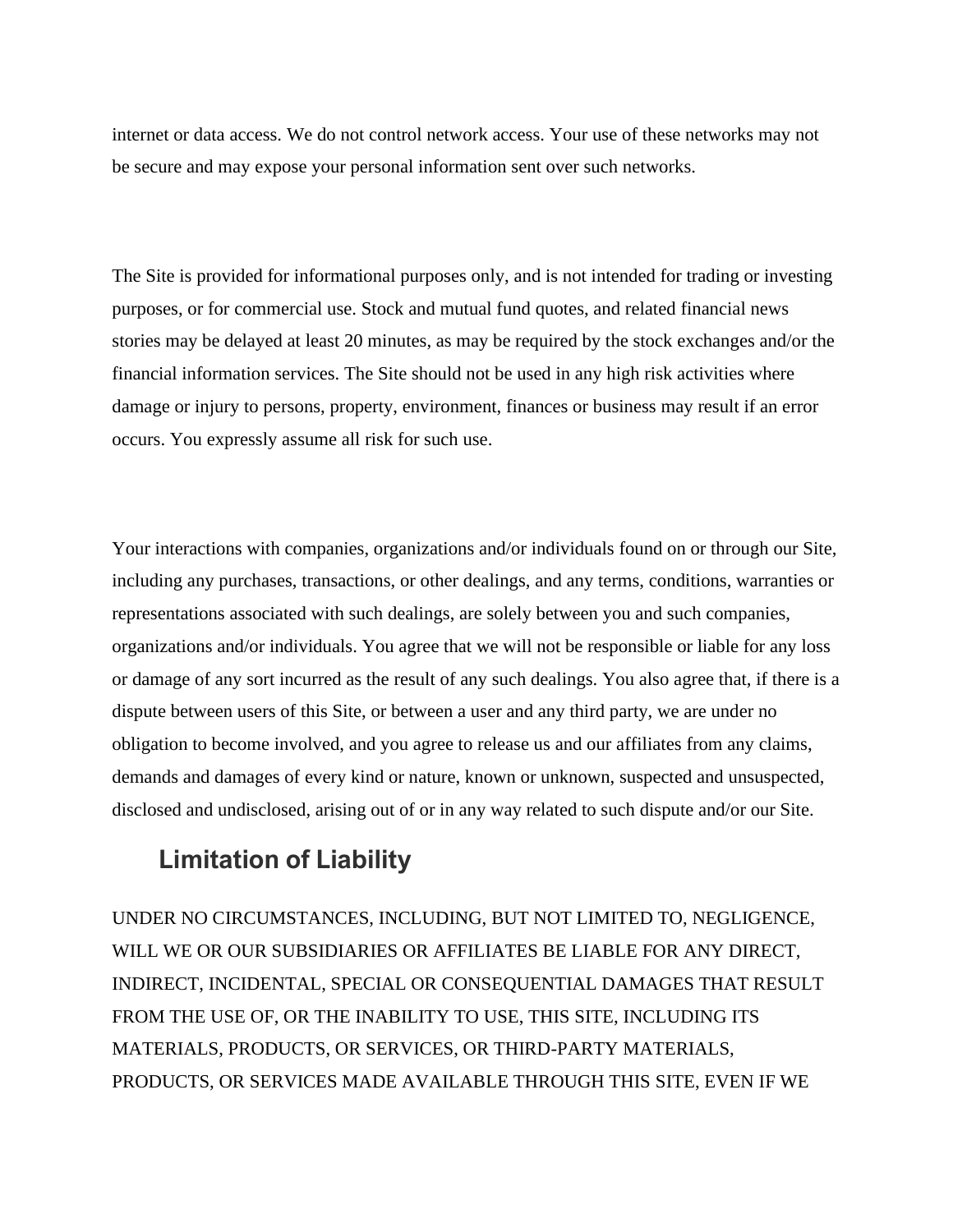ARE ADVISED BEFOREHAND OF THE POSSIBILITY OF SUCH DAMAGES. (BECAUSE SOME STATES DO NOT ALLOW THE EXCLUSION OR LIMITATION OF CERTAIN CATEGORIES OF DAMAGES, THE ABOVE LIMITATION MAY NOT APPLY TO YOU. IN SUCH STATES, OUR LIABILITY AND THE LIABILITY OF OUR SUBSIDIARIES, PARENT COMPANIES AND AFFILIATES, IS LIMITED TO THE FULLEST EXTENT PERMITTED BY SUCH STATE LAW.) YOU SPECIFICALLY ACKNOWLEDGE AND AGREE THAT WE ARE NOT LIABLE FOR ANY DEFAMATORY, OFFENSIVE OR ILLEGAL CONDUCT OF ANY USER. IF YOU ARE DISSATISFIED WITH THE SITE, OR ANY MATERIALS, PRODUCTS, OR SERVICES ON THE SITE, OR WITH ANY OF THE SITE'S TERMS AND CONDITIONS, YOUR SOLE AND EXCLUSIVE REMEDY IS TO DISCONTINUE USING THE SITE.

## **Indemnification**

You agree to indemnify and hold harmless us, our affiliates, and each of our and their respective employees and representatives, from and against any and all losses, expenses, damages and costs, including reasonable attorneys' fees, that arise out of your use of the Site, violation of these Terms of Service by you or any other person using your account, or your violation of any rights of another. We reserve the right to take over the exclusive defense of any claim for which we are entitled to indemnification under this section. In such event, you agree to provide us with such cooperation as is reasonably requested by us.

## **Suspension and Termination of Access**

You agree that, in our sole discretion, we may suspend or terminate your password, account (or any part thereof) or use of the Site, or any part of the Site, and remove and discard any materials that you submit to the Site, at any time, for any reason, without notice. You agree that we will not be liable to you or any third-party for any suspension or termination of your password, account (or any part thereof) or use of the Site, or any removal of any materials that you have submitted to the Site. In the event that we suspend or terminate your access to and/or use of the Site, you will continue to be bound by the Terms of Service that were in effect as of the date of your suspension or termination.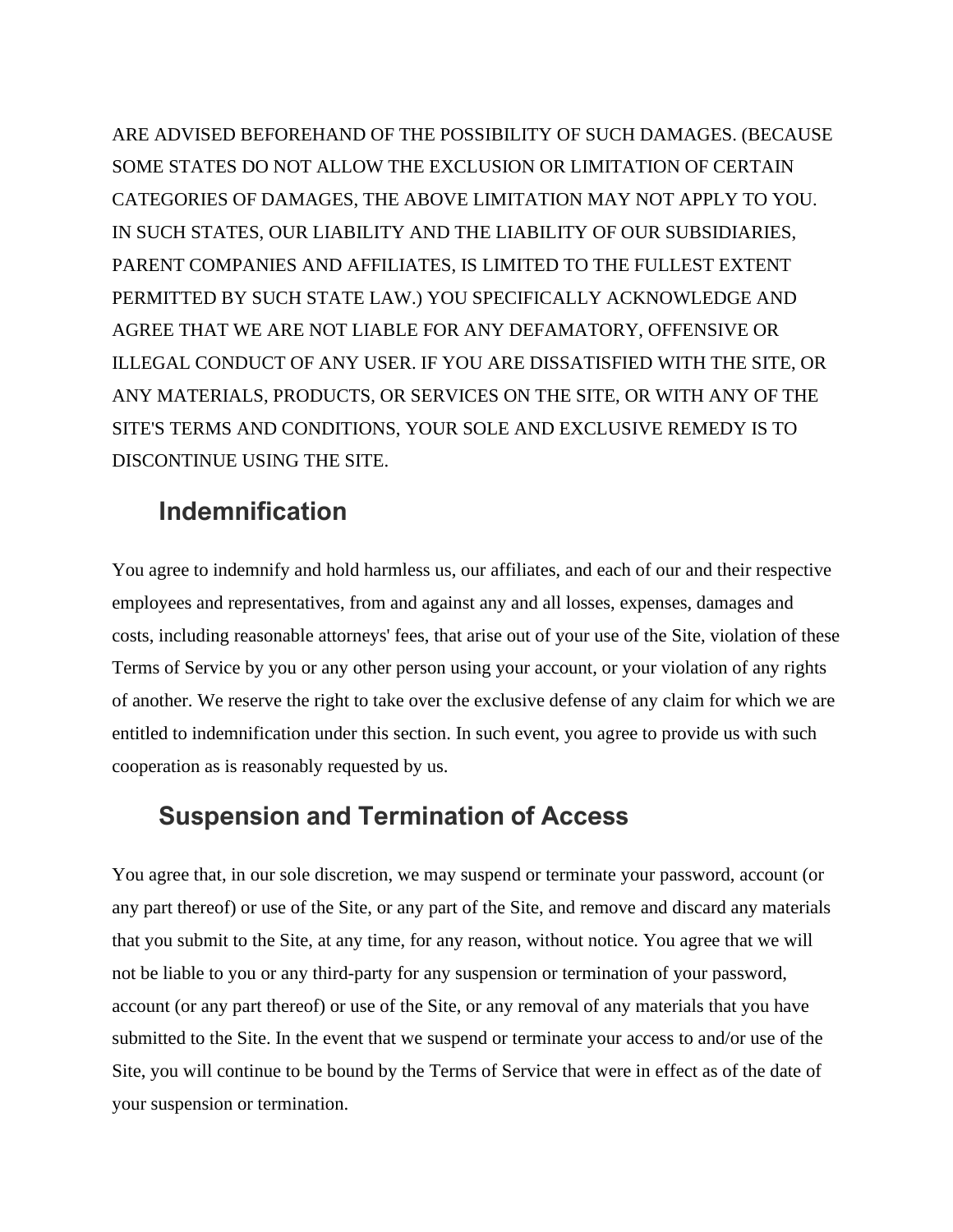# **Notice of Copyright Infringement**

If you are a copyright owner who believes your copyrighted material has been reproduced, posted or distributed via the Site in a manner that constitutes copyright infringement, please inform our designated copyright agent by sending written notice by U.S. Mail to The CATCHALL .LLC, 2960 W. Wayne Ln., Anthem, AZ, 85086, Attn: C. Stone, or by email to info@thecatchallaz.com. Please include the following information in your written notice: (1) a detailed description of the copyrighted work that is allegedly infringed upon; (2) a description of the location of the allegedly infringing material on the Site; (3) your contact information, including your address, telephone number, and, if available, email address; (4) a statement by you indicating that you have a good-faith belief that the allegedly infringing use is not authorized by the copyright owner, its agent, or the law; (5) a statement by you, made under penalty of perjury, affirming that the information in your notice is accurate and that you are authorized to act on the copyright owner's behalf; and (6) an electronic or physical signature of the copyright owner or someone authorized on the owner's behalf to assert infringement of copyright and to submit the statement. Please note that the contact information provided in this paragraph is for suspected copyright infringement only. Contact information for other matters is provided elsewhere in these Terms of Service or on the Site.

#### **Restrictions**

The Site is intended for use only by residents of the United States over the age of 13. It may not comply with legal requirements of foreign countries. Other countries may have laws and regulatory requirements that differ from those in the U.S. By using this Site, you agree to the transfer and processing of any personal information you provide to the U.S. as set forth in the Privacy Notice under the laws of the United States and the State of Arizona, rather than under the law of your home country.

#### **Other**

This agreement constitutes the entire agreement between us and you with respect to the subject matter contained in this agreement and supersedes all previous and contemporaneous